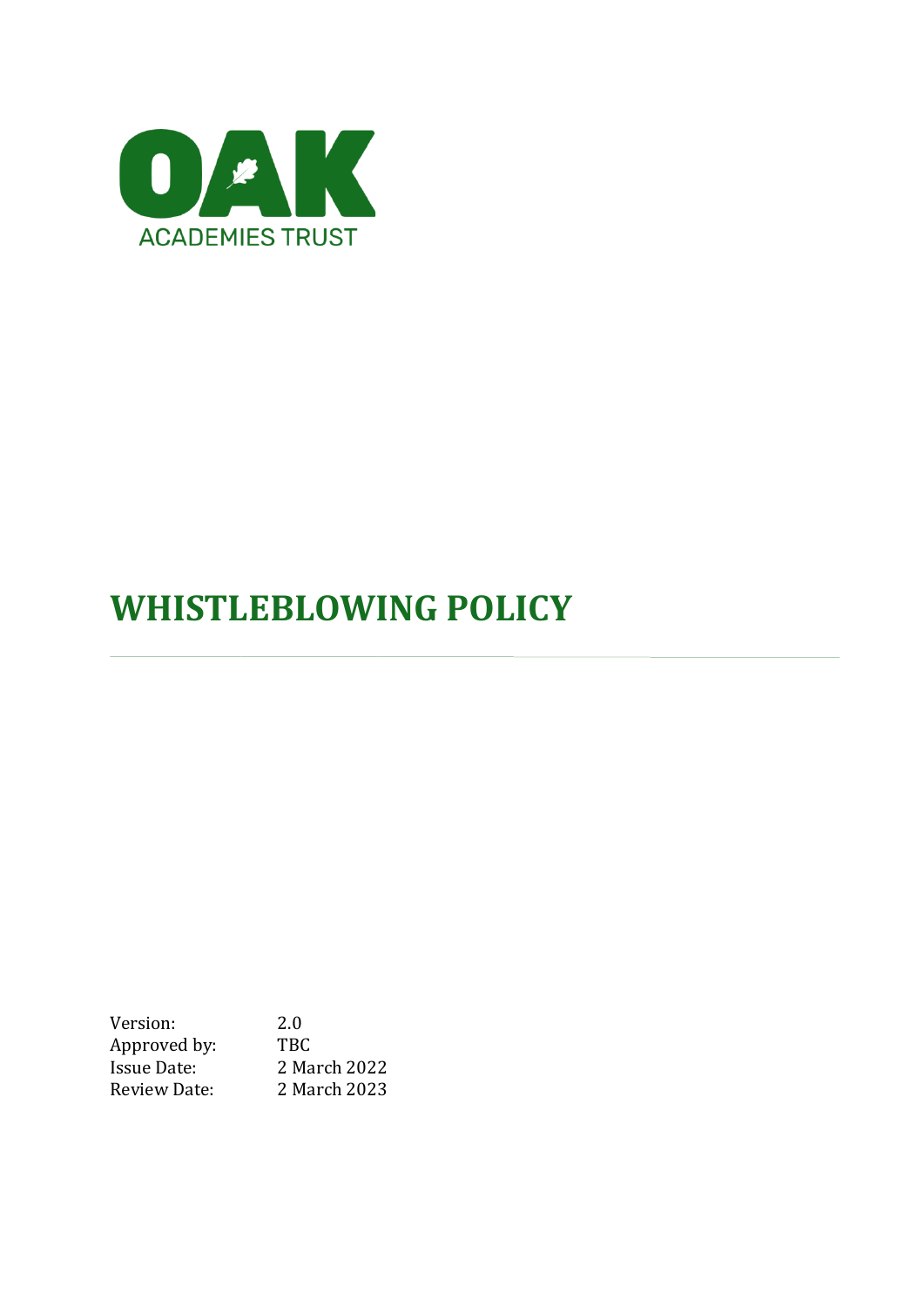#### **REVIEW HISTORY**

| <b>VERSION</b><br>NO. | <b>DATE OF</b><br><b>CHANGE</b> | <b>CHANGE SUMMARY</b>                                                                                                                          | PAGE NO. |
|-----------------------|---------------------------------|------------------------------------------------------------------------------------------------------------------------------------------------|----------|
| 1.2                   | 04.03.2021                      | Revised and approved by HR Committee                                                                                                           |          |
| 1.3                   | 12.03.2021                      | Updated with revised branding                                                                                                                  |          |
| 2.0                   | 24.2.2022                       | Updated to include a named member of staff and a<br>named trustee and their contact details as point of<br>contact for whistleblowing concerns | 6        |
|                       |                                 |                                                                                                                                                |          |
|                       |                                 |                                                                                                                                                |          |
|                       |                                 |                                                                                                                                                |          |
|                       |                                 |                                                                                                                                                |          |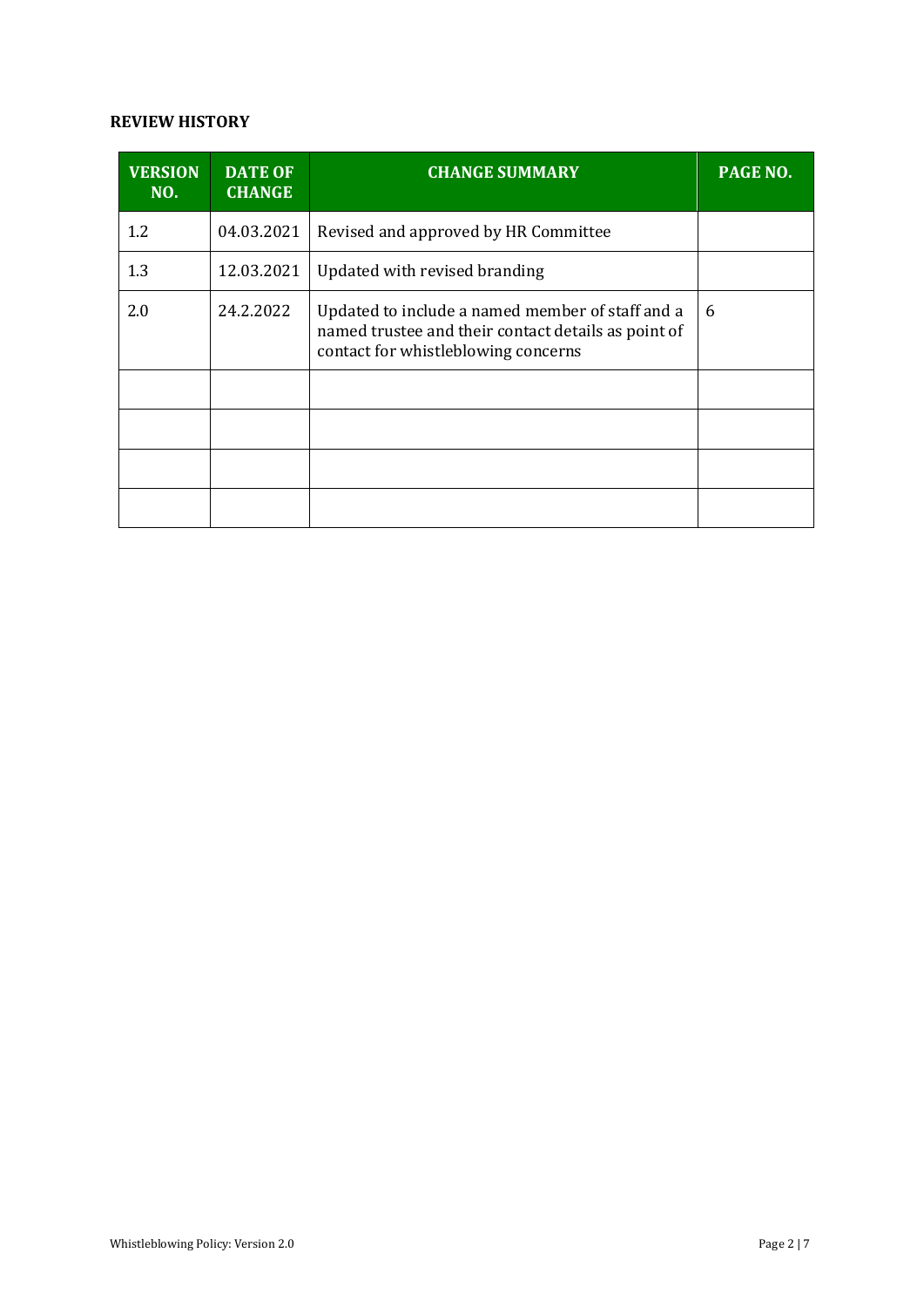# **Table of Contents**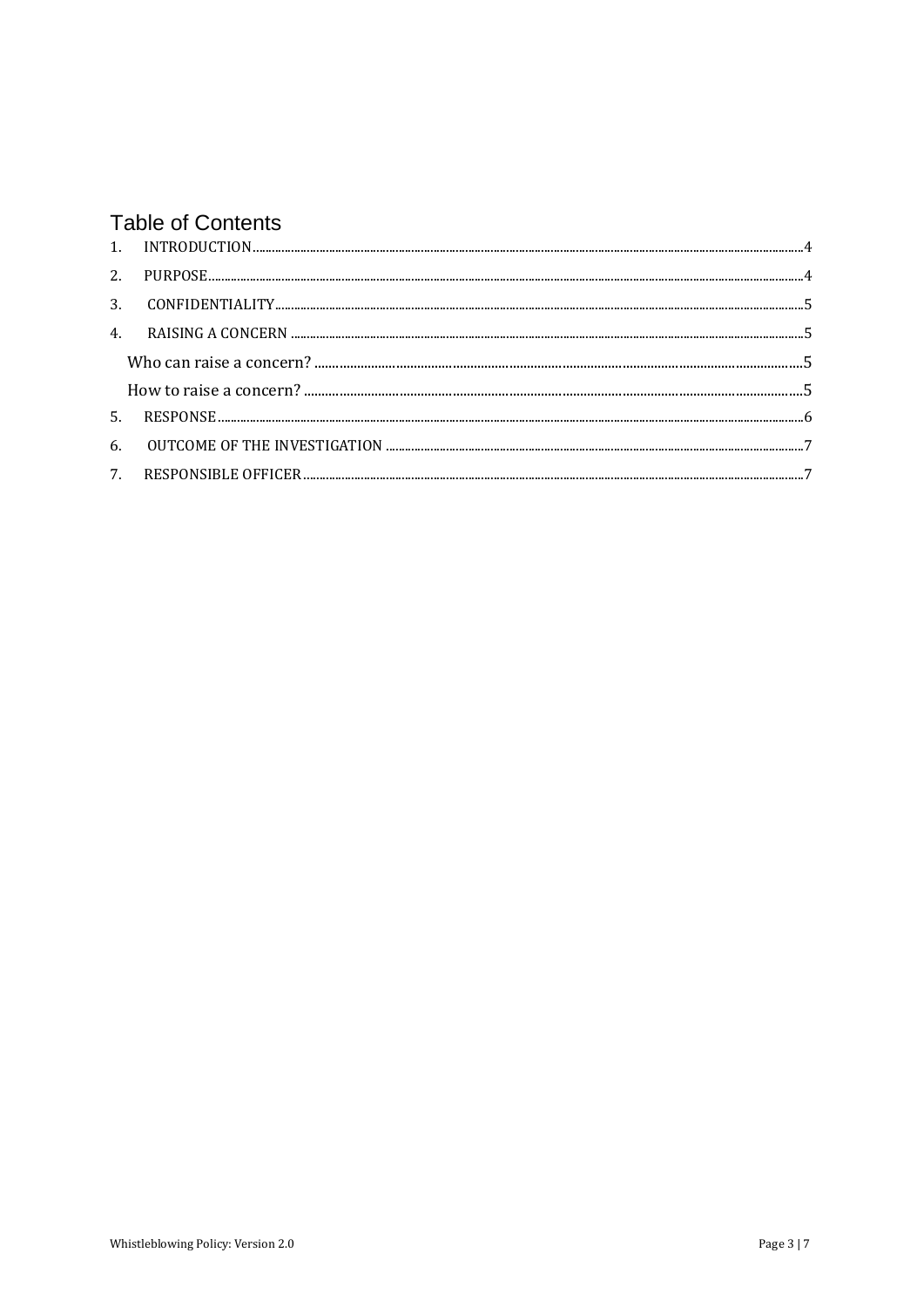#### <span id="page-3-0"></span>1. INTRODUCTION

- 1.1 This policy applies to all Oak Multi Academy Trust (the Trust) employees regardless of whether they are permanent, fixed term, casual, agency or volunteers.
- 1.2 The Trust are committed to the highest standards of openness, honesty and accountability. It is very important that all employees feel they can talk about any concerns they may have and where they have reasonable cause to believe there has been a detrimental effect on education provided to pupils and the working environment for staff.
- 1.3 Whistleblowing is the disclosure of information which relates to suspected wrongdoing or dangers at work. This policy encourages and enables employees to raise promptly any serious concerns they may have about the activities of employees, Trustees, Governors, or external organisations in relation to their dealings with the Trust. This policy:
	- 1.3.1 Enables employees to raise any concerns they may have and to receive feedback about the outcome of any resulting investigation. It is important to note that the employee will not receive information regarding the detail of the investigation, nor any actions taken.
	- 1.3.2 Allows employees to understand how and where to escalate their concerns, if following the completion of any internal processes, their concerns remain.
	- 1.3.3 Protects employees from reprisals or victimization for 'whistleblowing' made in good faith.

#### <span id="page-3-1"></span>2. PURPOSE

- 2.1 Where an employee has a concern it may be about something that is either already happening, has taken place, or is likely to happen in the future. This may include:
	- 2.1.1 A criminal offence or is potentially unlawful.
	- 2.1.2 A miscarriage of justice.
	- 2.1.3 Regarding the application of the Trust's policies or operating procedures.
	- 2.1.4 An act of fraud or corruption.
	- 2.1.5 Seems likely to cause damage or harm to a member of the public, the Trust, employees, or the pupils.
	- 2.1.6 An act creating a risk to health and safety.
	- 2.1.7 An act causing damage to the environment.
	- 2.1.8 Is a breach of any other legal obligation.
	- 2.1.9 Is a deliberate attempt by an individual or group of people to conceal any of the above.
- 2.2 A whistleblower is a person who raises a genuine concern relating to any of the above. Any genuine concern related to suspected wrongdoing or danger affecting any of the Trust's activities (a whistleblowing concern) should be reported under this policy.
- 2.3 This policy should not be used for complaints relating to an employee's personal circumstances, such as the way they have been treated at work. In those cases, employees should use the Grievance Procedure.
- 2.4 Employees should seek advice from a member of the Academy or Trust's Central Team if uncertain whether something is within the scope of this policy.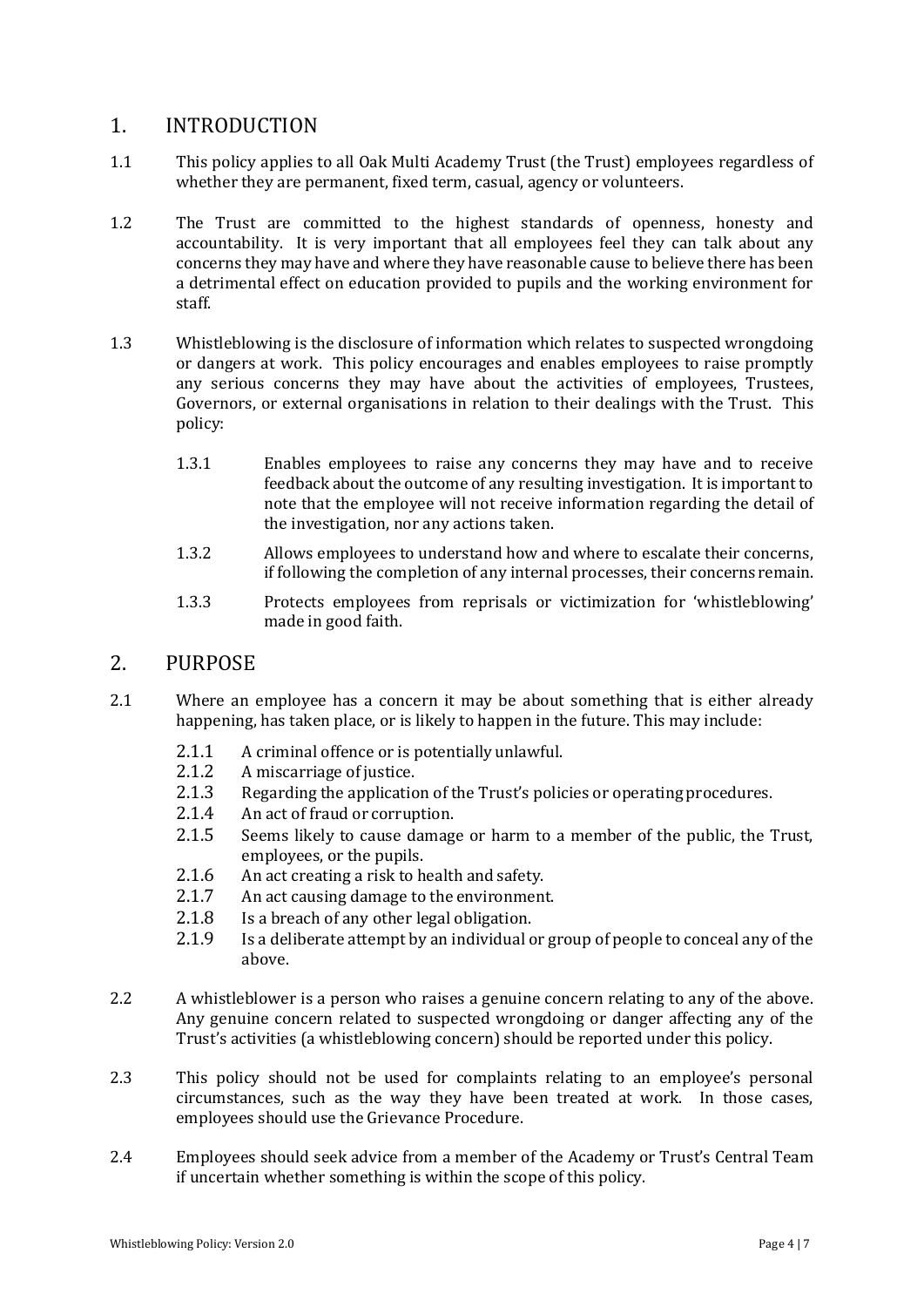2.5 If an employee's concern is in relation to safeguarding and the welfare of pupils at an academy, they should consider whether the matter is better raised under the child protection policy and in accordance with the arrangements for reporting such concerns, i.e. via the designated safeguarding lead, although the principles set out in the is policy may still apply.

## <span id="page-4-0"></span>3. CONFIDENTIALITY

- 3.1 The identity of employees who raise concerns will be protected as far as practicable. However, the investigation may, out of necessity in some instances, reveal the source of the information and statements made by the employee(s) who raised the issue may comprise part of the formal process, for example if a formal process/hearing is required.
- 3.2 Employees are encouraged to put their name to any allegations made. Concerns expressed anonymously will be considered at the discretion of the Trust taking into account:
	- 3.2.1 The seriousness of the issues raised.
	- 3.2.2 The credibility of the concern.
	- 3.2.3 The likelihood of the allegation being substantiated and
	- 3.2.4 whether it is considered that the allegations are untrue/false.
- 3.3 Employees who raise an issue in good faith under this policy are protected by the Public Interest Disclosure Act 1998 from any repercussions on their present position or future career. The Act does not protect anyone who is acting maliciously, making false allegations or who is seeking personal gain. The Trust does not tolerate any form of harassment or victimisation against an individual raising a concern.
- 3.4 If an allegation is made in good faith, but is not upheld by the investigation, no action will be taken against the employee who raised the concern. However, employees who make malicious or vexatious allegations may be subject to disciplinary action.
- 3.5 The Central Team will keep a record of disclosures made under the Whistleblowing policy.
- 3.6 Data will be processed to be in line with the requirements and protections set out in the UK General Data Protection Regulation and in accordance with the Trust retention policy.

# <span id="page-4-1"></span>4. RAISING A CONCERN

<span id="page-4-2"></span>Who can raise a concern?

4.1 Any individual who currently works for the Trust may raise a concern under this policy. In addition, a complaint may also be raised by an individual who works for an organisation that provides a service to the Trust such as agency workers, volunteers, trustees and governors, or former employees.

<span id="page-4-3"></span>How to raise a concern?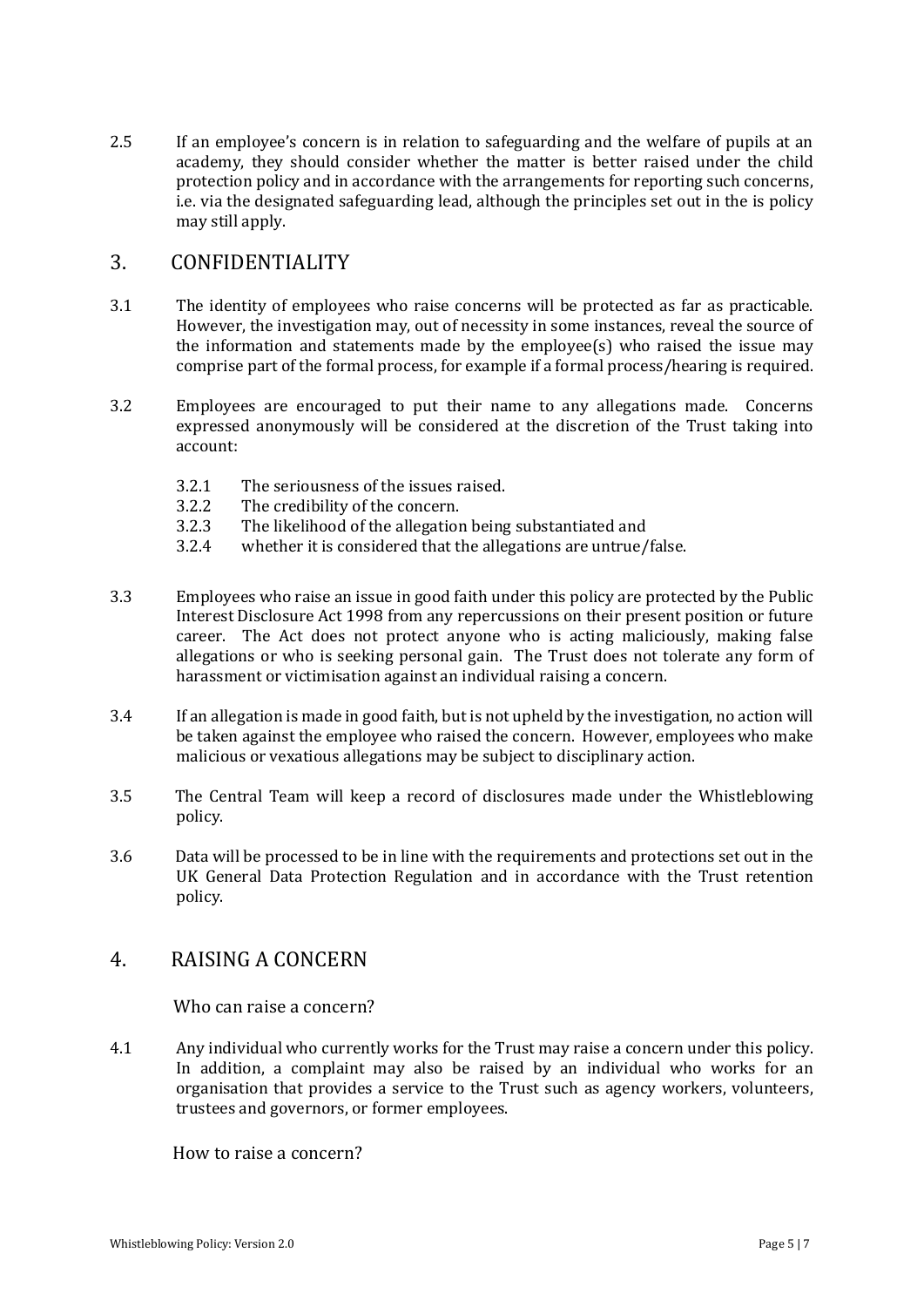- 4.2 Employees should normally raise concerns with their Headteacher in the first instance. The line manager may be able to agree a way of resolving the concern quickly and effectively. This will depend on the nature of the concern, the seriousness and sensitivity of the issue and who is allegedly involved.
- 4.3 Where the concern is more serious or where employees feel unable to approach their Headteacher, they should invoke the Whistleblowing policy and may raise their concern with the central Trust:
	- [Kam](mailto:Kam) Karaji Trustee & Chair of Finance, Audit and Risk Committee
	- Nicola Wall, Trust HR Manager: [nwall@oaktrust.org](mailto:nwall@oaktrust.org)
- 4.4 Concerns can be raised orally or in writing. It is important that the employee provides as much detail as possible (including specific names, dates and places where known).
- 4.5 In addition, where concerns are of a serious nature and criminal activity is suspected, employees have the right to raise issues directly with the police or other relevant agencies as they see fit. However, the aim of this policy is to provide an internal mechanism for reporting, investigating and remedying any wrongdoing in the workplace. In most cases employees should not find it necessary to alert anyone externally.
- 4.6 When taking the matter outside of the Trust, the employee must ensure that they do not disclose confidential information about the Trust or its employees and pupils which is not relevant to the issue.

#### <span id="page-5-0"></span>5. RESPONSE

- 5.1 The action taken will depend on the nature of the concern. For example, the matter may:
	- 5.1.1 be investigated internally
	- 5.1.2 be investigated by a third party
	- 5.1.3 be referred to the police, or relevant professional body
- 5.2 In order to protect individuals and the Trust, initial enquiries will be made to determine whether an investigation is appropriate and if so, what form it should take. Concerns or allegations which fall within the scope of specific procedures (for example, child protection or unlawful discrimination issues) will normally be referred for consideration under those procedures.
- 5.3 Some concerns may be resolved by agreed action without the need for investigation.
- 5.4 Within two weeks of a concern being received, the Central Team will write to the employee:
	- 5.4.1 Acknowledging that the concern has been raised;
	- 5.4.2 Indicating how it is proposed to deal with the matter;
	- 5.4.3 Advising whether further investigations will take place and, if not, why not; and
	- 5.4.4 Confirm, where possible, an estimate of how long it will take to provide a final response.